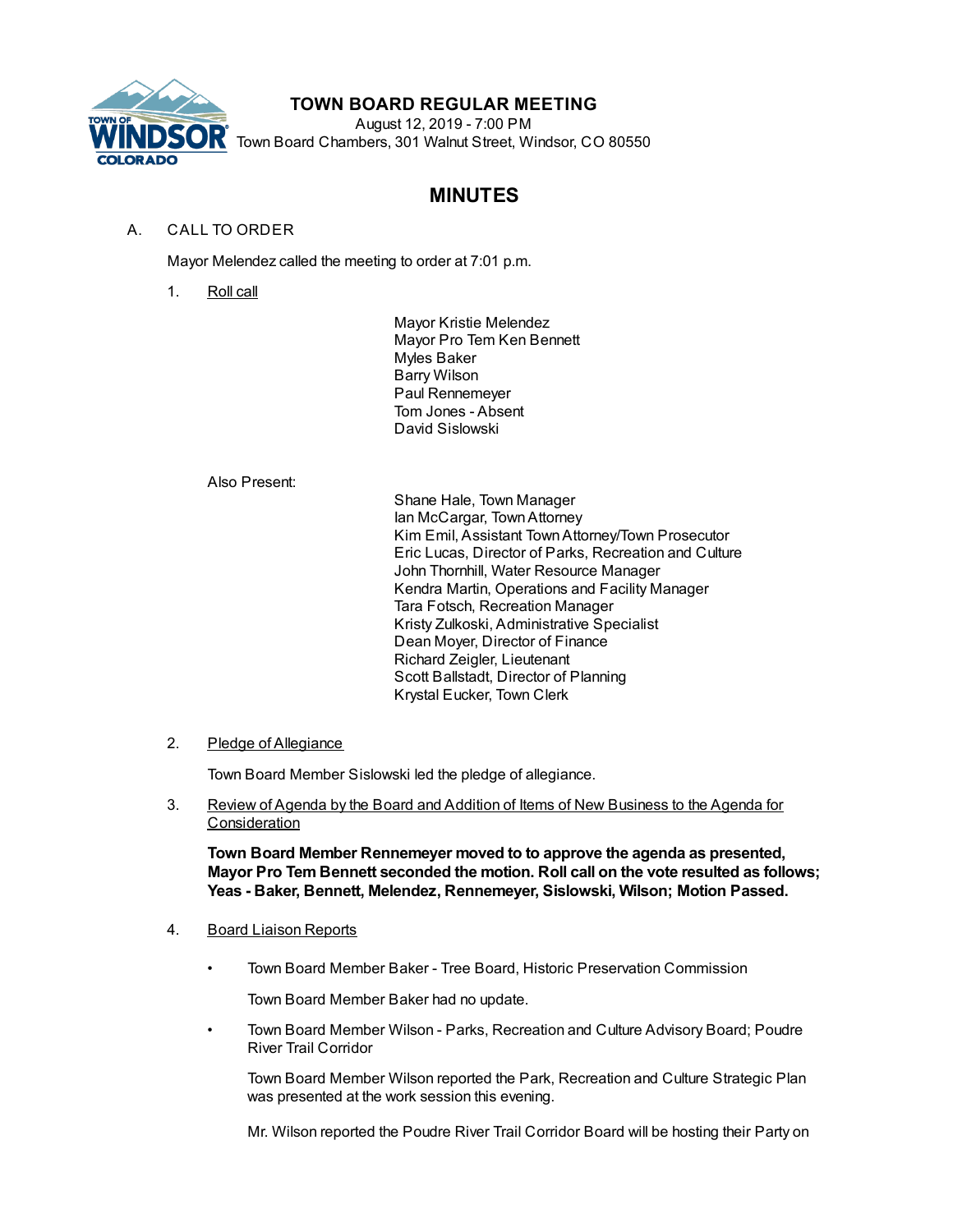the Poudre event on September 12, 2019.

• Mayor Pro Tem Bennett - Water and Sewer Board

Mayor Pro Tem Bennett reported the Water and Sewer Board met and there was an update on the water supply for the non-potable system. The water supply for this year is good as this year is an above average this year. Water storage was also discussed as Windsor does not have adequate water storage.

• Town Board Member Rennemeyer - Chamber of Commerce

Town Board Member Rennemeyer reported he attended a ribbon cutting for Colorado Early Colleges Middle School along with Board Members Sislowski and Baker.

• Town Board Member Jones - Windsor Housing Authority; Great Western Trail Authority

Town Board Member Jones; absent - no report.

• Town Board Member Sislowski - Clearview Library Board; Planning Commission

Town Board Member Sislowski reported the two matters that were on the Planning Commission agenda are also on tonight's agenda.

Mr. Sislowski reported the Library Board met and they are continuing their strategic plan efforts. There was a second reading to amendment their bylaws. There will be two openings on the Board as there are individuals that are term limited.

• Mayor Melendez - Downtown Development Authority; North Front Range/MPO

Mayor Melendez reported the next DDA will meet onAugust 21, 2019.

Ms. Melendez reported the Statewide Transportation Advisory Committee has two important transportation plans that the state would like community input on.

- yourtransportationplan.com The website is seeking information from the public on what they would like as far as transportation in Colorado's future.
- frontrangerail.metroquest.com A survey is also available to the public from SW Chief and Front Range Passenger Rail Commission.

The MPO reviewed the 2018 call for project and looked at the eligibility and scoring criteria.

#### 5. Public Invited to be Heard

Mayor Melendez opened the meeting up for public comment.

Luke Coats, 2426 Cameron Ct, Fort Collins, CO addressed the Board and informed them that he is an advocate for the environment but is a supporter of oil and gas. Mr. Coats stated he wants health and a safe environment.

Ed Arnold, 214 Castle Drive, Severance, CO is in support of oil and gas. Mr. Arnold moved to the area about a year ago and is raising a family here.

Mike Lucas, 2036 Bayfront Drive, Windsor, CO works in oil and gas industry as a chemical engineer and is in support of the industry.

#### B. CONSENT CALENDAR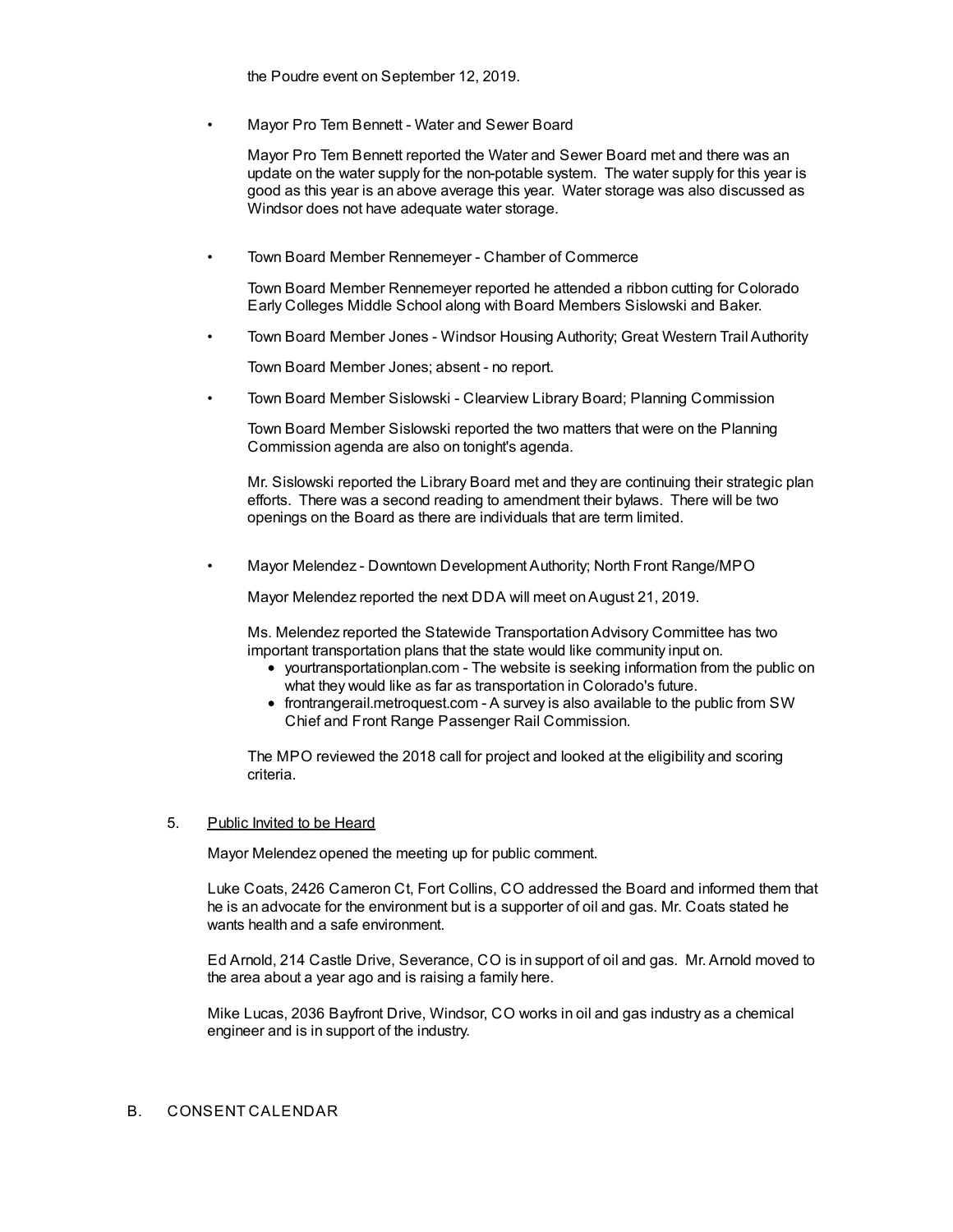- 1. Minutes of the July 22, 2019 Regular Town Board Meeting K. Eucker
- 2. Resolution No. 2019-54 A ResolutionApproving the Accessioning of Items to the Town of Windsor Museum - E. Lucas
- 3. Resolution No. 2019-55 A ResolutionApproving and Adopting the First Amendment to an Intergovernmental Agreement Between and Among the Town of Windsor, the City of Loveland and the County of Larimer With Respect to the Fairgrounds Avenue Corridor - Ian D. McCargar
- 4. Resolution No. 2019-56 A ResolutionApproving an Intergovernmental Agreement for Victims Assistance Services with the City of Greeley - R. Klimek
- 5. Resolution No. 2019-57 A ResolutionApproving an Intergovernmental Agreement for Co-Regulation of Overlapping MS4 Permit Areas Between the Town of Windsor and City of Loveland - J. Hegeman
- 6. Advisory Board Appointments K. Eucker
- 7. Report of Bills July 2019

**Town Board Member Rennemeyer moved to to approve the consent calendar as presented, Town Board Member Sislowski seconded the motion. Roll call on the vote resulted as follows; Yeas - Baker, Bennett, Melendez, Rennemeyer, Sislowski, Wilson; Motion Passed.**

- C. BOARD ACTION
	- 1. Ordinance No. 2019-1589 Smoking Ban in Parks, Open Space & Trails Ordinance

Per Ms. Fotsch, before the Board is the second reading of the proposed ordinance to ban smoking and vaping in parks and trails in Windsor.

In December 2018 staff proposed a variety of policy discussion topics to the Parks, Recreation and Culture Advisory Board (PRECAB). The Board ranked the priority level of each policy with the number one rated policy being smoking and vaping in parks.

In January 2019, staff researched policies and procedures and the overall topic of smoking and vaping in parks and presented our findings to the PRECAB in early February. The Board advised staff of their desire to move forward with further discussion and survey with our community.

We formed a team consisting of a variety of staff members who began working with Weld County Department of Public Health & Environment (WCDPHE). Over the past months we worked diligently on discussing what type of ban and where the ban should be enforced. WCDPHE posted a survey which received 1,000 responses in March, please see attached survey results (Windsor Smoke Free Survey Report). Additionally, the team met with our Police Department to discuss enforcement of the proposed ordinance.

In April, WCDPHE along with staff presented the results and discussed a proposed ordinance recommending banning smoking and vaping in all of our parks with the exception of parking lots. Additionally we discussed timing of this ordinance (if approved by Town Board) and education of the public regarding the proposed change. PRECAB was unanimous in their support for this policy change.

At the April 22nd Town Board work session staff presented on the topic as outlined above and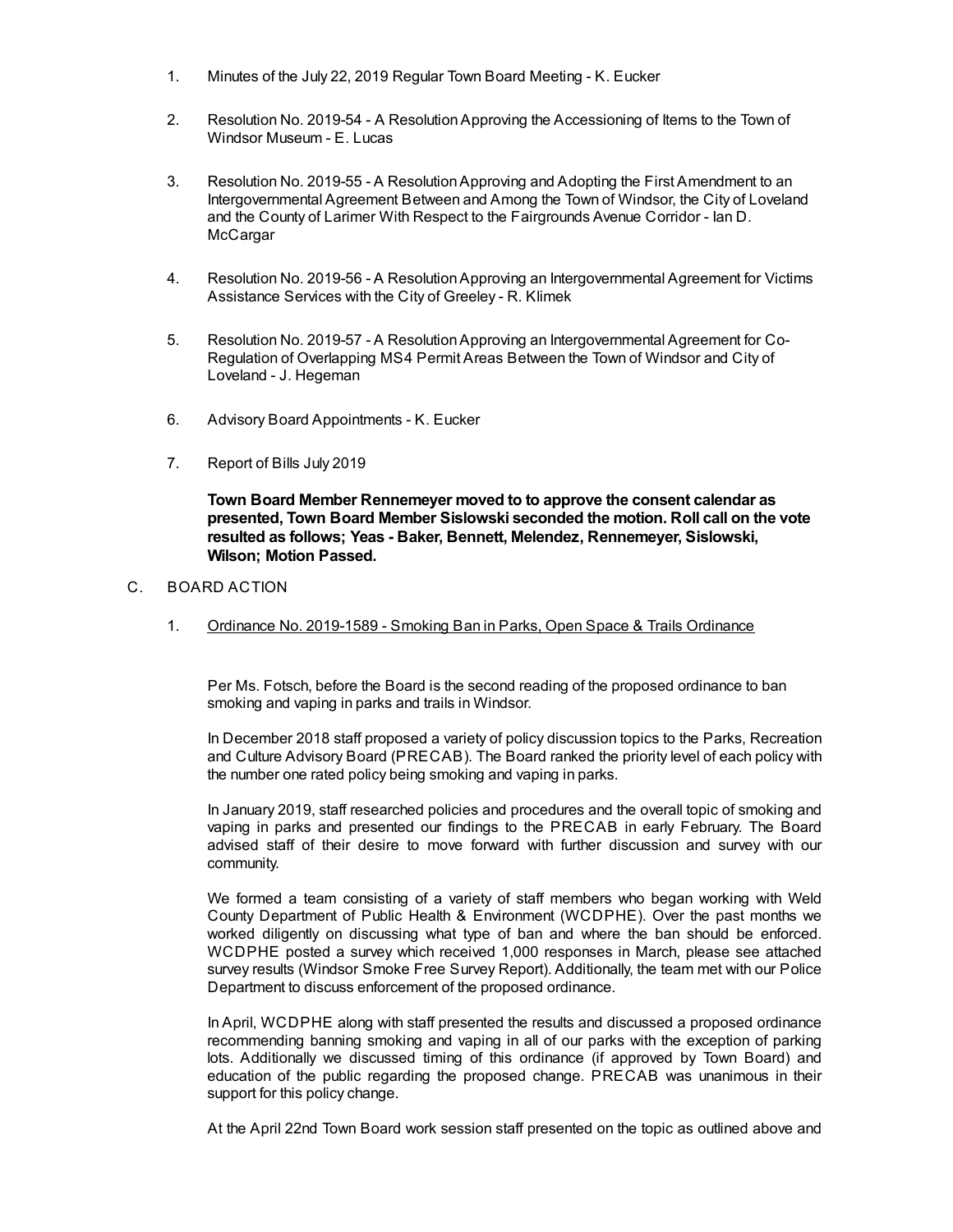feedback was obtained from Town Board members. The board supported moving forward with the ordinance. The recommendation was, if passed, staff would spend the remainder of 2019 educating the public and rolling out the ban in January of 2020. The board requested clarification on trails and open space in Windsor along with information from WCDPHE on the health effects of second hand vape aerosol. Staff has completed the requested research and incorporated appropriate language in the proposed ordinance amendment.

On June 24th, the first reading of the ordinance passed.

If adopted the ordinance would go into effect January 1, 2020.

Ms. Melendez inquired if there will be receptacles in the parking lots where smoking is allowed.

Ms. Fotsch stated there will be receptacles.

JD Roybal, 224 N 6th, Windsor, CO addressed the Board and stated he feels this is a positive step for the Town.

**Town Board Member Wilson moved to to approve Ordinance 2019-1589, Town Board Member Baker seconded the motion. Roll call on the vote resulted as follows; Yeas - Baker, Bennett, Melendez, Rennemeyer, Sislowski, Wilson; Motion Passed.**

2. Outside Agency Funding Request - Lion's Club

Per Ms. Fotsch, the Windsor Lion's Club has reserved a room at the Community Recreation Center the 2nd and 4th Tuesday of each month from 7 pm to 8 pm for their group meeting. The group is looking for a more visible location in hopes to gain more membership within their group.

Their representative, Dean Koehler, Windsor Lion's Club member will appear before the Town Board to ask for Town Support of their fee reimbursement of the room rental fee for the remainder of 2019 and 2020. He will be asking for reimbursement in the amount \$960.

Mr. Koehler addressed the Board and stated he has been a member of the Lion's Club for approximately 10 years. The Lions Club has been trying to figure out how to gain membership and one way to do that is to have meetings in an area more accessible or visible to the public.

Mr. Bennett inquired if the request will be an ongoing yearly request. Mr. Koehler stated if the numbers come up the Lion's Club could afford to make payments on the room rental.

Mr. Sislowski inquired if this request is a reimbursement or waiver.

Mr. Koehler stated he understood it was a grant situation.

Ms. Fotsch stated usually the fees are paid by the organization and the organization is reimbursed from the outside agency funding account.

Ms. Melendez requested a list of the ongoing agency requests for the budget meetings.

## **Mayor Pro Tem Bennett moved to Motion, Town Board Member Baker seconded the motion. Roll call on the vote resulted as follows; Yeas - Baker, Bennett, Melendez, Rennemeyer, Sislowski, Wilson; Motion Passed.**

3. Resolution No. 2019-58 - A ResolutionAccepting the Donation of Public Art

Per Mr. Lucas, the Parks, Recreation and Culture Department was approached in July of 2019 by Martin Lind regarding the possibility of installation of two Pelicans at the new roundabout being constructed at the intersection of 7th St and New Liberty Road. A photograph of the proposed art donation is included in the packet material.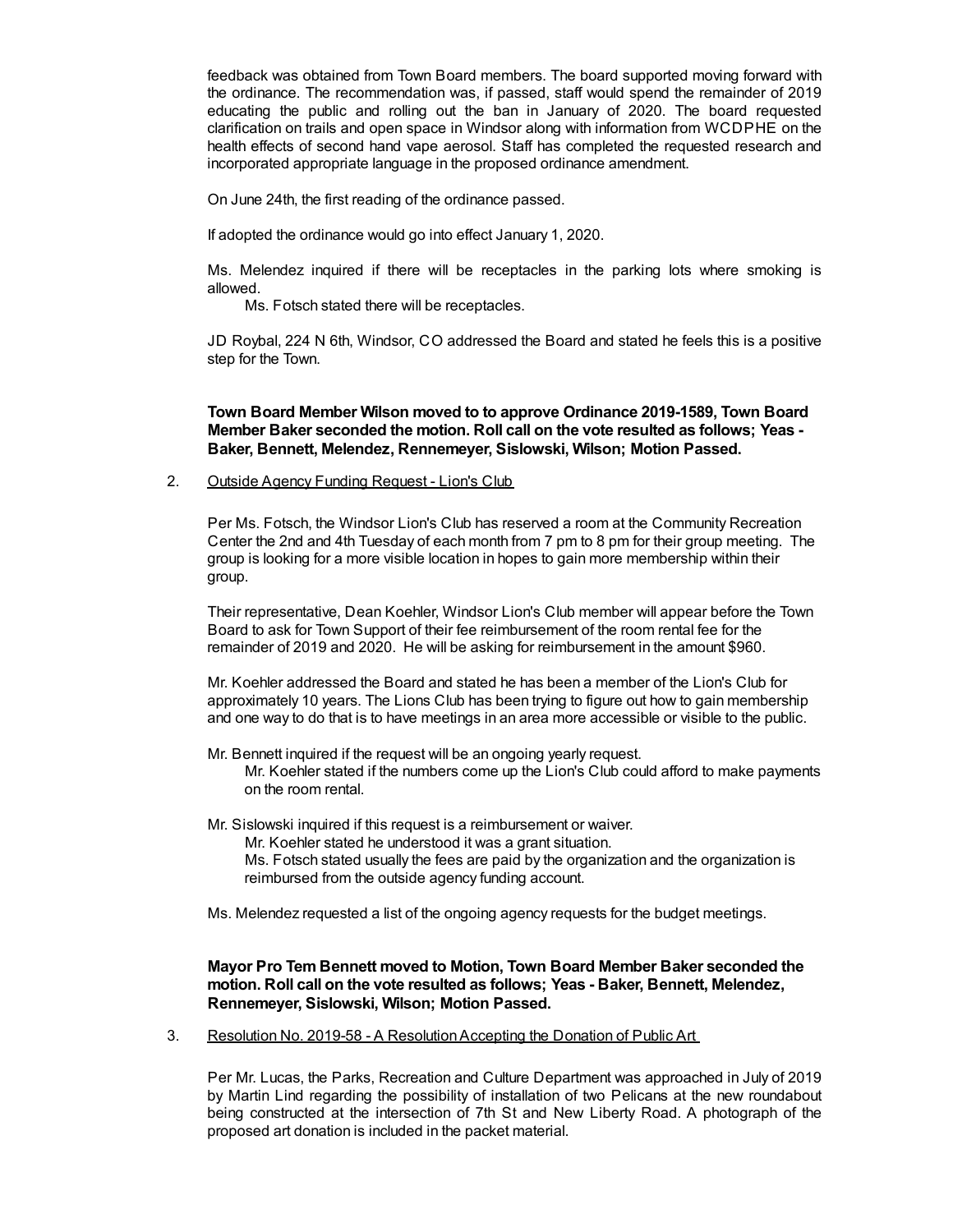Per the Public Art Plan, the Parks, Recreation, & Culture Board serve as the oversight committee on all donations, and reviews all submissions for completion. Upon accepting initial donation documents, the oversight committee conducts a first and second reading of a staff created resolution, to approve the donation of artwork to the Town of Windsor. From our initial discussion, and upon review and reference of the Public Art Plan, we determined that the proposed project fits well within the criterion or can be easily justified in the following categories:

I.) Principal Goals:

- 1. To enrich the public environment for both residents and visitors to the area through incorporation of the arts
- 2. To nurture and enhance the attractiveness of our community
- 3. To increase public access to works of art and to promote understanding and awareness of the arts in the public environment
- 4. To promote diversity and pluralism in art in public places and to reflect as wide a range of multicultural expression as possible
- 5. To contribute to the civic pride of our community

Mr. Bennett inquired as to who will be paying for the base to hold the structure.

Mr. Lucas stated the concrete is already in the ground that will hold the structure as it was incorporated into the cost of the roundabout. The only other future expense would be the cleaning an polishing of the structure.

Mr. Rennemeyer inquired as to what the outcome would be if the art would be damaged by a driver.

Mr. Hale stated the structure would be Town property and covered under the Town's insurance.

Mr. Wilson commented that it would be the driver's insurance that would be responsible if they were the negligent party.

- Ms. Melendez inquired if the structure will be in the center of the roundabout. Mr. Lucas stated it will be pretty close to center of the roundabout.
- Ms. Melendez inquired as to the timeline of the instillation. Mr. Lucas stated the goal is to have it completed by Labor Day.
- Ms. Melendez inquired of there is electricity to the roundabout with lighting. Mr. Lucas stated there was a sleeve that was included for future lighting.

**Town Board Member Rennemeyer moved to Motion, Town Board Member Baker seconded the motion. Roll call on the vote resulted as follows; Yeas - Baker, Bennett, Melendez, Rennemeyer, Sislowski, Wilson;**

4. Public Hearing - Conditional Use Grant to allow Oil and Gas Facilities - Windsor NorthAnnex (Gomer Pad)

**Town Board Member Rennemeyer moved to open the public hearing, Mayor Pro Tem Bennett seconded the motion. Roll call on the vote resulted as follows; Yeas - Baker, Bennett, Melendez, Rennemeyer, Sislowski, Wilson; Motion Passed.**

Mr. Sislowski stated, "Madam Mayor, in my capacity as the Town Board liaison for the Planning Commission I was present at the Commission meeting during which this matter was previously presented. I wish to state that my participation in the Planning Commission proceedings has in no way influenced me in my capacity as a Town Board Member this evening. I will make my decision and cast my vote this evening based solely on the evidence presented during this public hearing."

Per Ms. Malone, the item before the Board this evening is a conditional use grant for oil and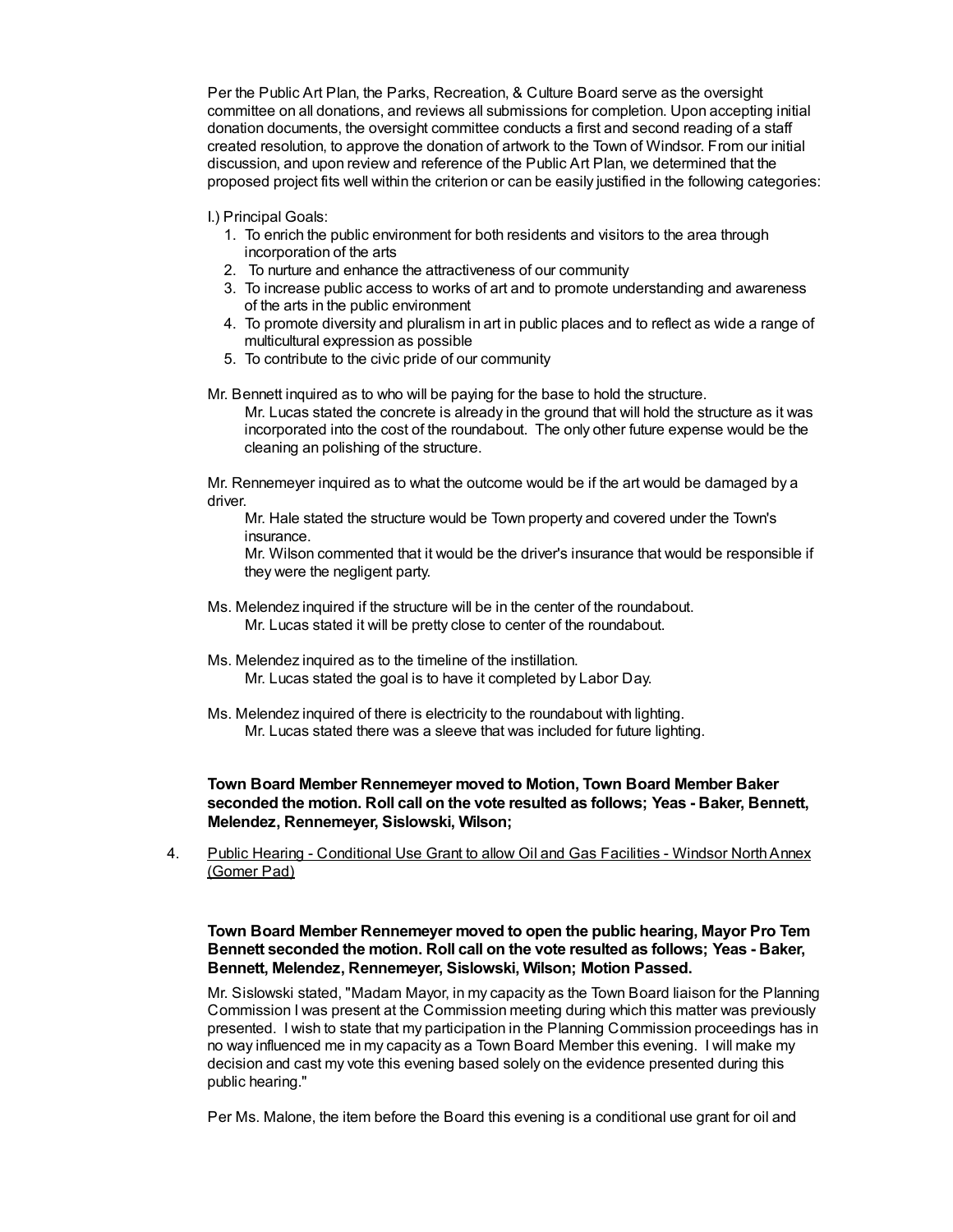gas facilities. This application was reviewed in accordance with section 16-7-60 of the Municipal Code regarding conditional use grants. Additionally, the code outlines a specific section for oil and gas facilities which are allowed in any zoning district in the town limits with a conditional use grant approved by the Town Board.

The three main criteria that staff uses when reviewing the application include visual requirements, landscaping requirements and floodplain requirements.

The site is located  $\frac{1}{2}$  mile south of Weld County Road 76,  $\frac{1}{2}$  mile west of State Highway 257,  $\frac{1}{2}$ mile east of WCR 15, and ¾ mile north of WCR 74/Harmony Road; addressed 23753 County Road 76. The site is zoned as residential mixed use which allows oil and gas facilities with an approved conditional use grant.

The hauling route is proposed from the site to the property's access point on WCR 76, east on WCR 76 to SH 257, south on SH 257 to WCR 74/Harmony Road, and west on Harmony Road to I-25. An alternative route is north on SH 257 to SH 14. At the Planning Commission meeting onAugust 7, 2019, the Planning Commission did ask the applicant to consider the switching the primary and alternative route with construction on Harmony Road and additional Traffic.

There are 18 wells proposed for this site. The closest residential structure is approximately 1,000 feet to the west and 800 feet to the south. The closest subdivision, Roth Subdivision and Alexander Estates are approximately 2,400 feet from the site.

The subject parcel includes 94 acres of agricultural land with a single-family home and a shed. The oil and gas site area (pad) includes 18.2 acres and the proposal includes eighteen wells with associated equipment.

A neighborhood meeting was held by the applicant on January 10, 2019, 6:00-8:00 p.m., at the Windsor-Severance Fire and Rescue Station and there were approximately 35 neighbors in attendance. Most had general questions about the proposal and some were concerned about the initial truck route proposed, which showed the truck route heading west on WCR 76, and the existing condition of the roadway.

Notifications for this public hearing were completed in accordance with the municipal code.

OnAugust 7, 2019, the Planning Commission forwarded to the Town Board a recommendation of approval of the conditional use grant, subject to all site-specific conditions and the Town's standard conditions of approval for oil and gas facilities, as amended. The recommendation is subject to the following conditions:

1. All Planning Commission and staff comments being addressed.

- 2. The truck hauling route shall remain in accordance with Exhibit A attached hereto, unless otherwise approved by the Town.
- 3. Truck hauling periods for oversize loads shall avoid before and after school traffic (7:30 a.m. – 8:15 a.m. and 2:45 p.m. - 3:30 p.m.), and avoid peak times of commuter traffic  $(7:00$  a.m.  $-8:30$  a.m. and  $4:30 - 6:00$  p.m.).
- 4. Berms with native seeding shall be completed no later than 90 days after production has begun on the pad.
- 5. The Town's standard conditions of approval for oil and gas facilities, Page 251 of 380 as amended.

Staff requests the following be entered into the record:

- Application and supplemental material
- Staff memorandum and supporting documents
- Testimony from the public hearing
- Recommendation

Mr. Rennemeyer inquired as to the response of the applicant to switching the alternate and the primary truck routes.

Mr. Owens with Extraction Oil and Gas stated they have no problem switching the primary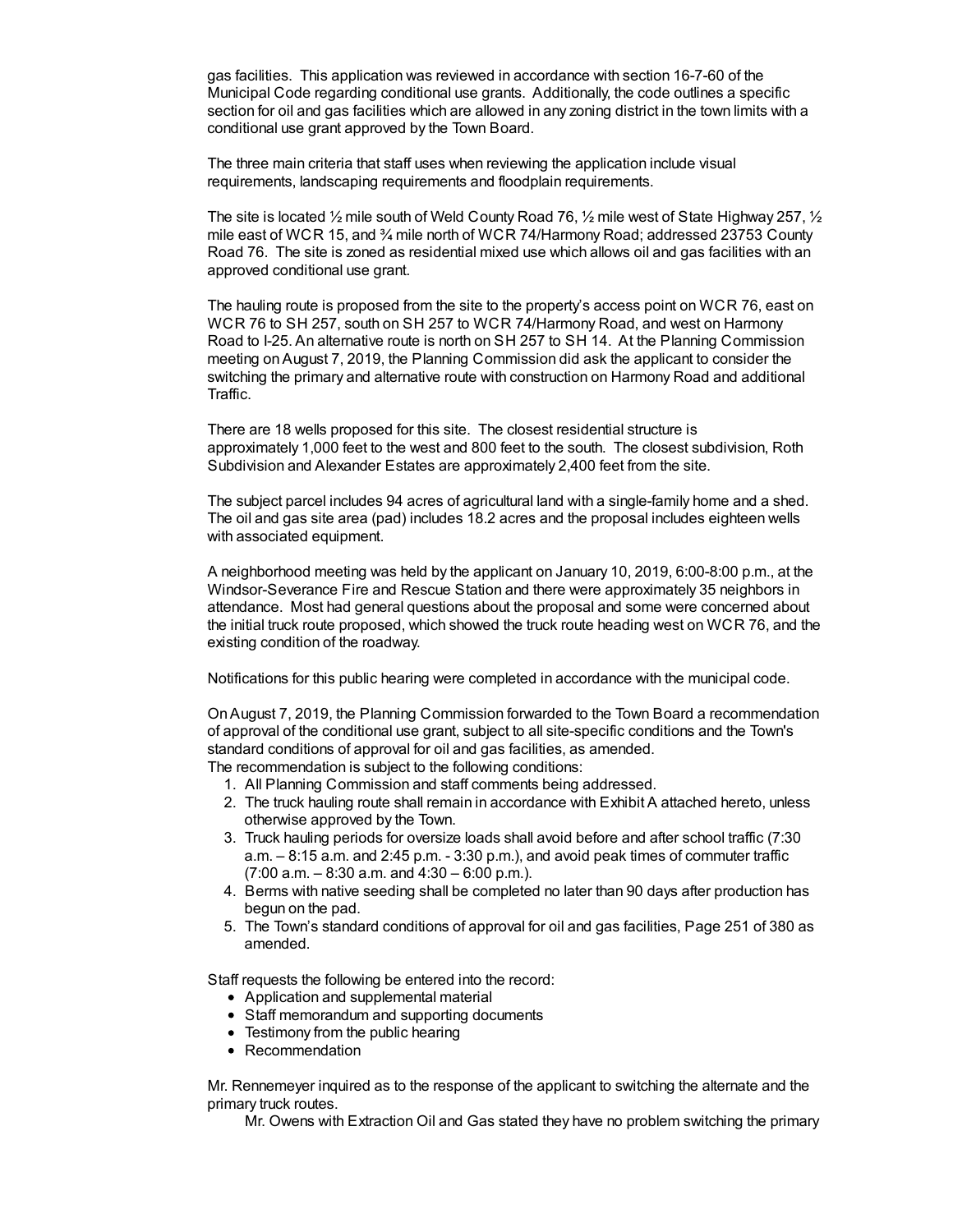and alternate truck routes.

Mr. Wilson inquired if there is a pipeline in the area to transport gas.

Mr. Owens stated there is a clear line of site for a gas pipeline to be installed next year. The oil pipeline is also being planned.

Mr. Wilson inquired if there will be venting or flaring at this site.

Mr. Owens stated even if there is not an oil pipeline, there will not be any venting or open flares. That process will be an enclosed loop system although as much gas as can be captured will be sent down the pipeline. The 1% that can not be captured, will be sent to an incinerator that is completely enclosed.

Mr. Bennett inquired if there are limits to noise of equipment, how is the noise level measured and how is that reported.

Ms. Ostrum with Extraction stated there is a sound analysis completed at the site so we analyze what the existing sound level is in the area and then model the equipment at the location and build a plan for sound walls and sound mitigation from there. The COGCC has certain levels for sound and Extraction makes sure they are under those levels. There will be electricity at this location which will reduce sound levels.

- Mr. Bennett inquired if there is equipment at the location that measures sound levels. Ms. Ostrum stated there is currently no equipment on location to do that but they do bring out equipment if needed.
- Mr. Sislowski inquired to the status of the applications with the COGCC. Mr. Owens stated they have been submitted although they are on hold based on the local decision.
- Mr. Baker inquired if there was discussion on moving this site out of residential. Mr. Owens stated he didn't believe there was. Extraction has been working with the land owner for several years.

Mr. Bennett inquired as to air quality and if there could be clarification on the air quality and emissions.

Mr. Owens stated it is called the ECD which is the incinerator that is used that takes the minimal excess gas and combusts it internally.

Mr. Bennett inquired as to the remote shutdown and what that is.

Mr. Owens stated Extraction has several devices that monitor the site 24/7 that communicate wirelessly as well as monitors pressure. These devices immediately detect if there is something going wrong and the area can be shut down remotely.

Mr. Bennett inquired if there will be technology in place that will continuously monitor emission. Mr. Owens stated there most likely will not but there will be a program that will monitor with infrared cameras.

Mr. Bennett stated it is his understanding that there is not a 24/7 system that monitors air quality so how do I tell citizens that the air is safe.

Ms. Cox with Extraction stated there is some of the testing going on but there is limited continuous monitoring happening as the equipment needed to do that is hard to get into the country to install on pads. There are numerous canisters that have been collected around oil and gas operations which show there is not an impact form oil and gas operations. There is always personnel on site that are trained to detect issues.

Mr. Bennett inquired as to water quality and how that is monitored. Mr. Owens stated there is automation on site that helps with any leakage and there is also

berms around equipment. Water testing is completed prior to drilling and that is done again after 90 days to make sure there is no contamination. All the well testing information is reported to the COGCC which the public can access.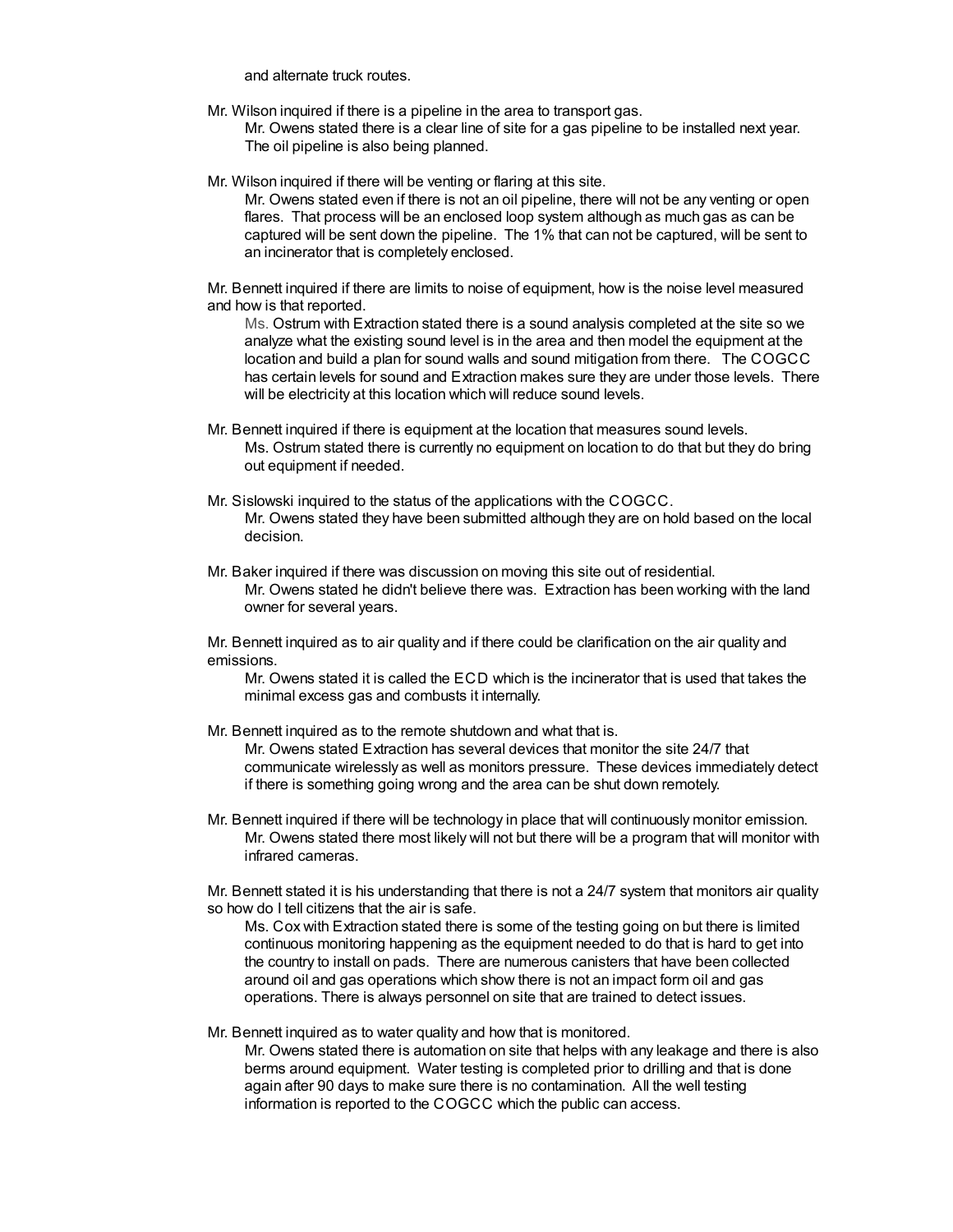- Mr. Bennett inquired as to lighting and fencing on the site.
	- Mr. Owens stated there will be a four foot berm on the west side that will shield the residents. Lights are pointed down to mitigate any lighting escaping from the site.
- Mr. Rennemeyer inquired if there is a critical response unit that responds to issues on the site. Mr. Owens stated Extraction works with Windsor-Severance Fire and they come up with a tactical response plan.

Mr. Case with Extraction stated the response time from Windsor-Severance Fire would be about 10 minutes for any emergency.

Ms. Ostrum stated Extraction has an emergency response coordinator who is the former chief of the Greeley Fire Department. He has helped in building emergency response plans and tactical response plans.

Mr Owens provided a brief presentation on the Gomer and Otis Pad Development.

Diane West addressed the Board and stated she has concerns with the air and water quality.

JD Roybal, 224 N 6th, Windsor, CO addressed the Board and stated he sides with what Karen will be addressing with the Board. Mr. Roybal also supports a moratorium on oil and gas.

Karen Speed, 8310 Cherry Blossom Drive, Windsor, CO has concerns with flare gas and how that affects the environment and health of the community.

Mr. Owens stated any regulations that come about regarding Senate Bill 181, Extraction will be compliant with.

**Town Board Member Rennemeyer moved to close the public hearing, Town Board Member Sislowski seconded the motion. Roll call on the vote resulted as follows; Yeas - Baker, Bennett, Melendez, Rennemeyer, Sislowski, Wilson; Motion Passed.**

5. Conditional Use Grant to allow Oil and Gas Facilities - Windsor NorthAnnex (Gomer Pad)

Ms. Malone had nothing further to add.

**Town Board Member Rennemeyer moved to approve the conditional use grant to allow oil and gas facilities on the Gomer Pad, Town Board Member Sislowski seconded the motion. Roll call on the vote resulted as follows; Yeas - Bennett, Melendez, Rennemeyer, Sislowski; Nays - Baker, Wilson; Motion Passed.**

6. Public Hearing - Conditional Use Grant to allow Oil and Gas Facilities - Windsor NorthAnnex (Otis Pad)

**Town Board Member Rennemeyer moved to open the public hearing, Town Board Member Sislowski seconded the motion. Roll call on the vote resulted as follows; Yeas - Baker, Bennett, Melendez, Rennemeyer, Sislowski, Wilson; Motion Passed.**

Mr. Sislowski stated, "Madam Mayor, in my capacity as the Town Board liaison for the Planning Commission I was present at the Commission meeting during which this matter was previously presented. I wish to state that my participation in the Planning Commission proceedings has in no way influenced me in my capacity as a Town Board Member this evening. I will make my decision and cast my vote this evening based solely on the evidence presented during this public hearing."

Per Ms. Malone, before the Board is a conditional use grant to allow oil and gas facilities. The proposal is for the Otis Pad site and is on the same property as the Gomer Pad site. This application was reviewed according to Section 16-7-60 of the Town's Municipal Code concerning conditional use grants with specific criteria regarding oil and gas facilities, those being visual, landscape and floodplain requirements as well as the Town's standard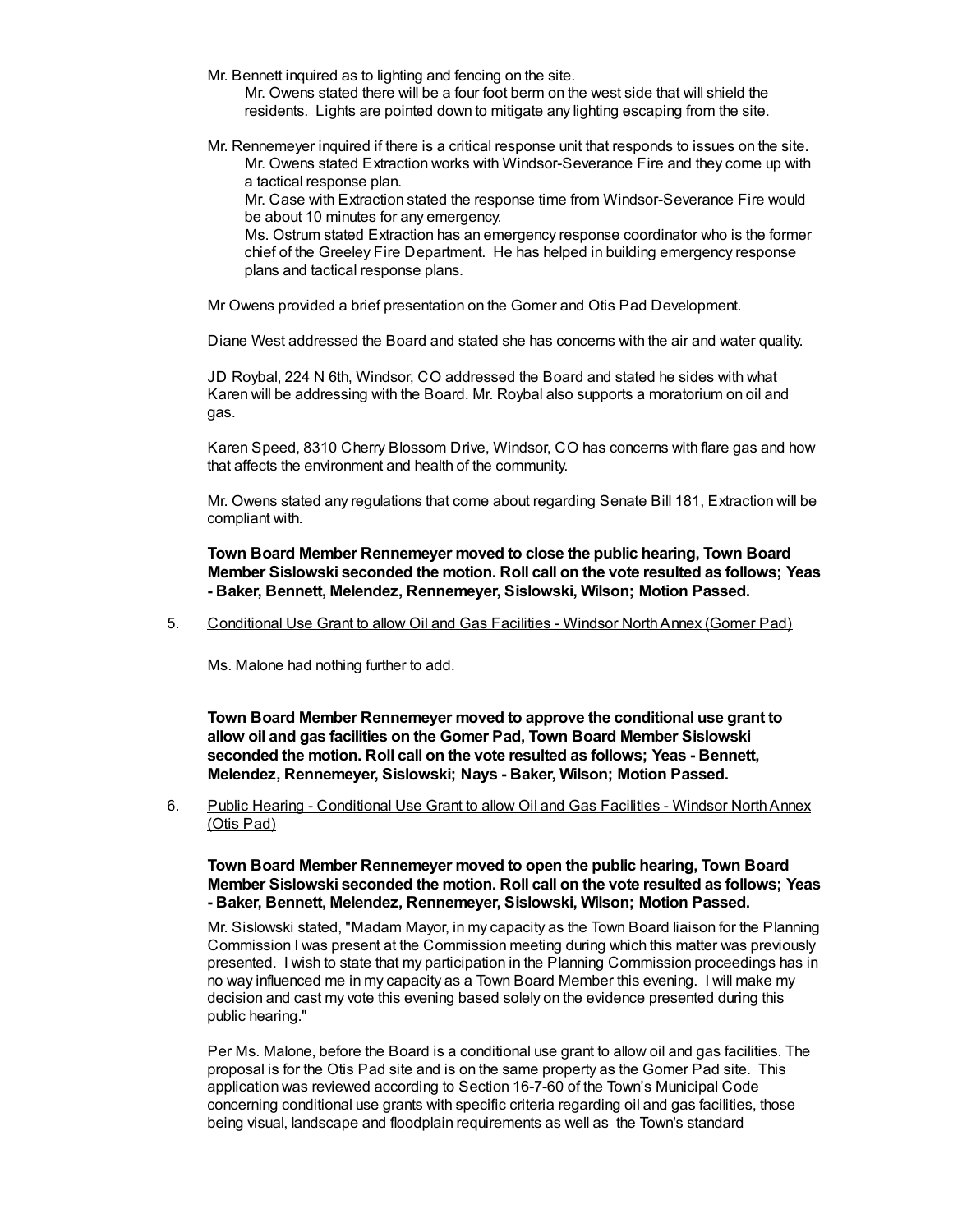conditions of approval.

The parcel is located ½ mile north of Weld County Road 74/Harmony Road and ½ mile west of State Highway 257. The subject parcel includes 79 acres of agricultural land and no existing structures. The oil and gas site area (pad) includes 14.7 acres and the proposal includes eighteen wells with associated equipment. The subject pad site is surrounded by agricultural and single-family estate residential. The truck route is the same as proposed in the Gomer Pad site.

A neighborhood meeting was held by the applicant on January 10, 2019, 6:00-8:00 p.m., at the Windsor-Severance Fire and Rescue Station No. and there were approximately 35 neighbors in attendance. Most had general questions about the proposal and some were concerned about the initial truck route proposed for the Gomer Pad.

OnAugust 7, 2019, the Planning Commission forwarded to the Town Board a recommendation of approval of the conditional use grant, subject to all site-specific conditions and the Town's standard conditions of approval for oil and gas facilities, as amended. The recommendation is subject to the following conditions:

- 1. All Planning Commission and staff comments being addressed.
- 2. The truck hauling route shall remain in accordance with Exhibit A attached hereto, unless otherwise approved by the Town.
- 3. Truck hauling periods for oversize loads shall avoid before and after school traffic (7:30 a.m. – 8:15 a.m. and 2:45 p.m. - 3:30 p.m.), and avoid peak times of commuter traffic  $(7:00 a.m. - 8:30 a.m.$  and  $4:30 - 6:00 p.m.$ ).
- 4. Berms with native seeding shall be completed no later than 90 days after production has begun on the pad.
- 5. The Town's standard conditions of approval for oil and gas facilities, Page 251 of 380 as amended.

Staff requests the following be entered into the record:

- Application and supplemental material
- Staff memorandum and supporting documents
- Testimony from the public hearing
- Recommendation

Mr. Owens with Extraction provided a brief presentation to the Board of the Otis Pad site.

Mr. Bennett inquired as to the decibel level that is allowed.

Mr. Owens stated there is a baseline sound monitoring to determine what is there and as work commences on the site, any complaints will be addressed with hand held sound monitors.

Ms. Cox stated if there are complaints received, there is no process in place to notify the Town, however that is something Extraction would be receptive to.

Mr. Bennett inquired as to air quality/emissions and how would the Town be notified if the levels have been exceeded.

Ms. Ostrum stated there is a notion that there is an alarm and a notification would be sent to the Town, those are instances that are much more extreme than a normal leak found in a leak detection program. There is some differences between leak detection and large emergency response events. Extraction is not allowed to operate above the permitted thresholds.

Mr. Bennett inquired about water quality, how that is being monitored and how the Town will be notified when there are issues.

Ms. Ostrum stated there is baseline water quality testing completed prior to any activity on the pad; two wells are tested within a half mile radius from the pad. After post-fracturing is complete, another sample is taken from the same wells to see if there are any issues. All that data collected is reported to the COGCC and is public information.

Mr. Bennett inquired as to what changes may be made in the future to lighting and screening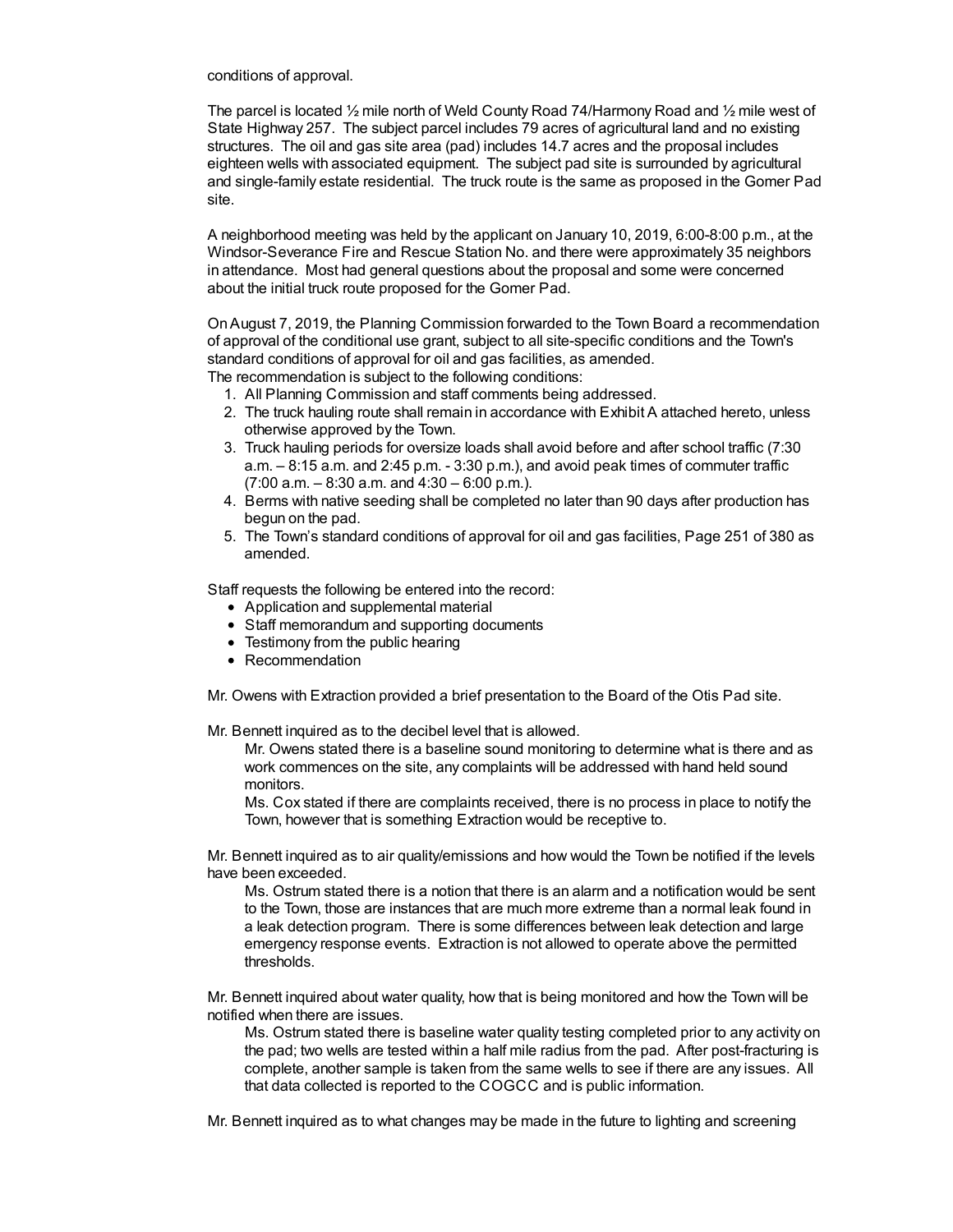when development occurs.

Mr. Owens stated they would work with the land owner on what they would require.

JD Roybal, 224 N 6th Street, Windsor CO stated he has a well and it has not been tested. Ms. Melendez stated the wells being tested are in close proximity to the pad sites. Ms. Ostrum stated additional wells can be tested if requested. The well would need to be in close proximity to the site and it would need to be a permitted well.

Diane West addressed the Board and has concerns if this is appropriate for a conditional use grant as well as the health of the community.

**Town Board Member Sislowski moved to close the public hearing, Town Board Member Rennemeyer seconded the motion. Roll call on the vote resulted as follows; Yeas - Baker, Bennett, Melendez, Rennemeyer, Sislowski, Wilson; Motion Passed.**

7. Conditional Use Grant to allow for Oil and Gas Facilities (Otis Pad)

Ms. Malone had nothing further to add.

Mr. Bennett commented that there are a number of safety procedures in the industry as well as some gaps in the Town of Windsor's CUG Process.

Mr. Baker commented that he did agree with Mr. Bennett in that the CUG process does need to be improved.

Ms. Melendez commented that there were experts at the work session last week and they informed the Board that the levels of emissions that were provided in terms of testimony were taken out of context and could not be connected to the industry. Also, even with the current 500 foot setback, there is a very low risk.

**Town Board Member Rennemeyer moved to approve the conditional use grant for the Otis Pad site, Town Board Member Sislowski seconded the motion. Roll call on the vote resulted as follows; Yeas - Baker, Bennett, Melendez, Rennemeyer, Sislowski; Nays - Wilson; Motion Passed.**

#### 8. Finance Report June 2019

Mr. Moyer provided an overview of the financial report that was included in packet material.

### D. COMMUNICATIONS

1. Communications from TownAttorney

Mr. McCargar stated there will be an ordinance scheduled for September 9 and 16, 2019 for approval of two metro districts for the sports park area.

2. Communications from Town Staff

Mr. Lucas reminded the Board of the last two concerts at Boardwalk Park as well as the wine festival that will be happening this weekend.

Mr. Thornhill invited the Town Board to the tour of the non-potable water system on Wednesday at 6:30 a.m.

- a. Finance Report May 2019
- b. Site Plan Review: Highlands Industrial Park Subdivision, Lot 6 (Mash Lab Expansion)